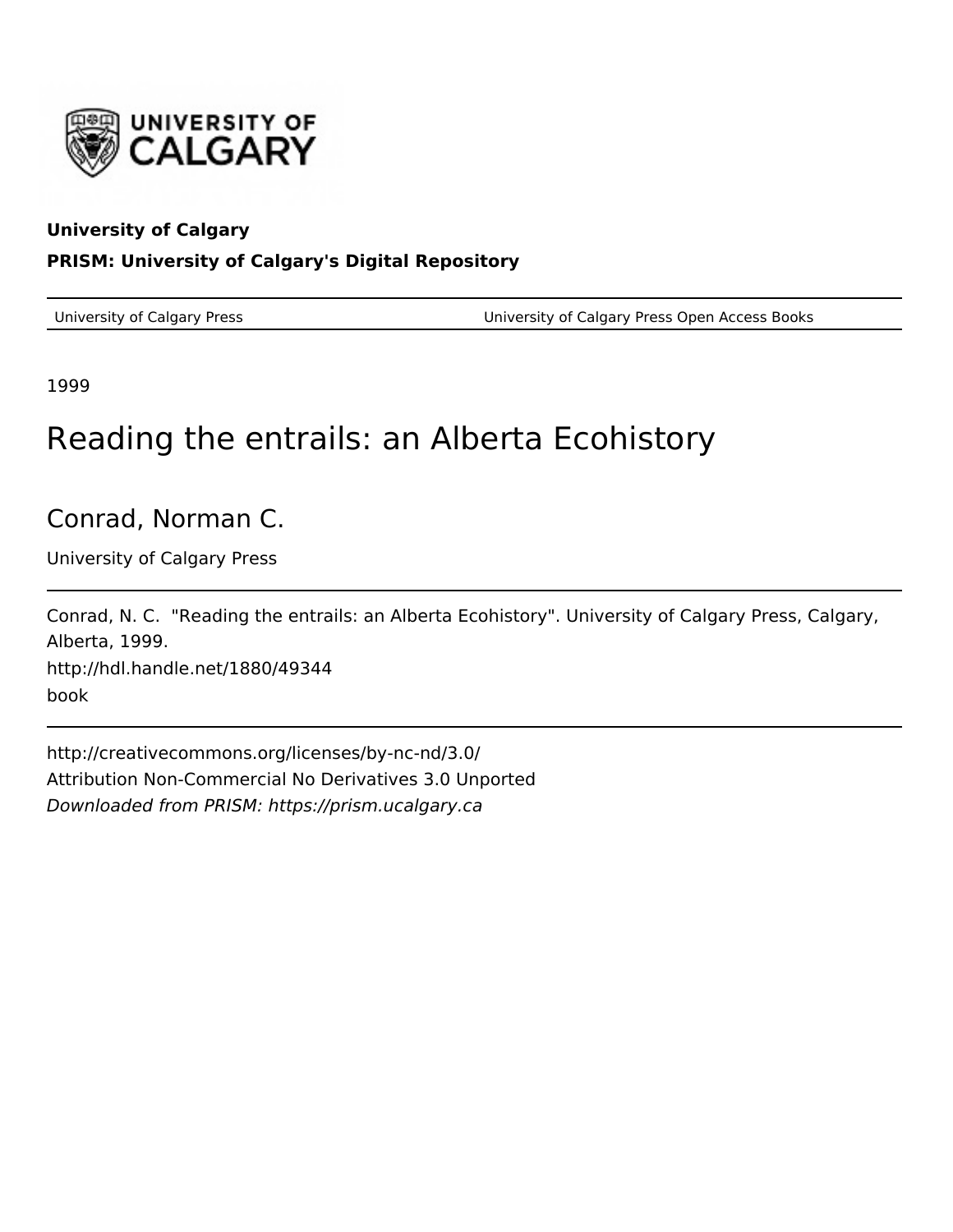

## University of Calgary Press **www.uofcpress.com**



#### **READING THE ENTRAILS: AN ALBERTA ECOHISTORY** by Norman C. Conrad ISBN 978-1-55238-671-2

**THIS BOOK IS AN OPEN ACCESS E-BOOK.** It is an electronic version of a book that can be purchased in physical form through any bookseller or on-line retailer, or from our distributors. Please support this open access publication by requesting that your university purchase a print copy of this book, or by purchasing a copy yourself. If you have any questions, please contact us at ucpress@ucalgary.ca

**Cover Art:** The artwork on the cover of this book is not open access and falls under traditional copyright provisions; it cannot be reproduced in any way without written permission of the artists and their agents. The cover can be displayed as a complete cover image for the purposes of publicizing this work, but the artwork cannot be extracted from the context of the cover of this specific work without breaching the artist's copyright.

**COPYRIGHT NOTICE:** This open-access work is published under a Creative Commons licence. This means that you are free to copy, distribute, display or perform the work as long as you clearly attribute the work to its authors and publisher, that you do not use this work for any commercial gain in any form, and that you in no way alter, transform, or build on the work outside of its use in normal academic scholarship without our express permission. If you want to reuse or distribute the work, you must inform its new audience of the licence terms of this work. For more information, see details of the Creative Commons licence at: http://creativecommons.org/licenses/by-nc-nd/3.0/

| UNDER THE CREATIVE<br>COMMONS LICENCE YOU MAY:                                                                                                                                                                                                                         | UNDER THE CREATIVE COMMONS LICENCE YOU<br><b>MAY NOT-</b>                                                                                                                                                                                                                                                                                                                                                                                                                                                                                                                                                             |
|------------------------------------------------------------------------------------------------------------------------------------------------------------------------------------------------------------------------------------------------------------------------|-----------------------------------------------------------------------------------------------------------------------------------------------------------------------------------------------------------------------------------------------------------------------------------------------------------------------------------------------------------------------------------------------------------------------------------------------------------------------------------------------------------------------------------------------------------------------------------------------------------------------|
| • read and store this document<br>free of charge;<br>· distribute it for personal use<br>free of charge;<br>• print sections of the work for<br>personal use:<br>• read or perform parts of the<br>work in a context where no<br>financial transactions take<br>place. | • gain financially from the work in any way;<br>• sell the work or seek monies in relation to the distribution<br>of the work;<br>• use the work in any commercial activity of any kind;<br>• profit a third party indirectly via use or distribution of the work;<br>• distribute in or through a commercial body (with the exception<br>of academic usage within educational institutions such as<br>schools and universities);<br>• reproduce, distribute, or store the cover image outside of its<br>function as a cover of this work;<br>• alter or build on the work outside of normal academic<br>scholarship. |
|                                                                                                                                                                                                                                                                        | <b>Acknowledgement:</b> We acknowledge the wording around open                                                                                                                                                                                                                                                                                                                                                                                                                                                                                                                                                        |



Making a difference. Making you think.

*access used by Australian publisher,* **re.press**, *and thank them for giving us permission to adapt their wording to our policy* http://www.re-press.org/content/view/17/33/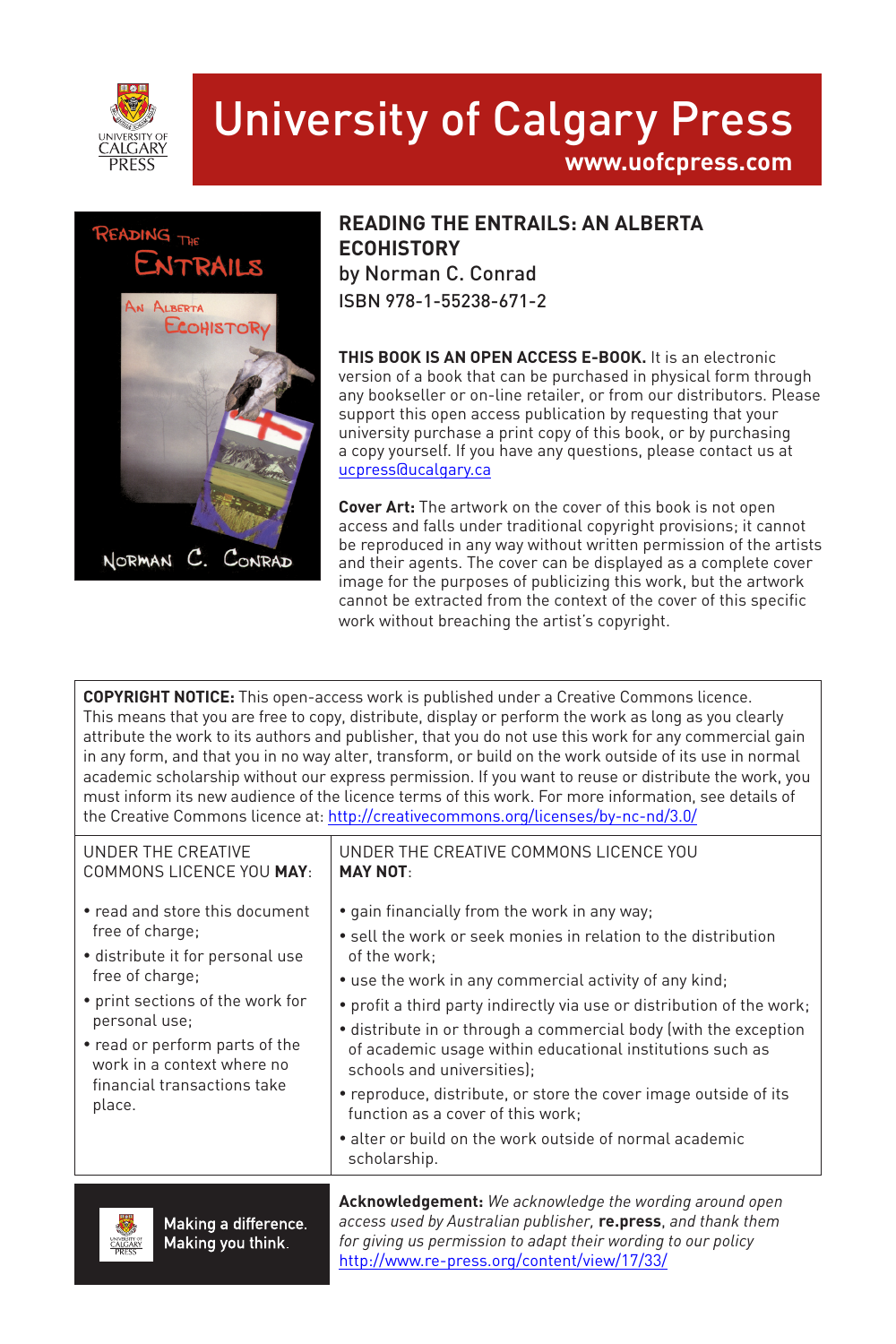C H A P T E R 16

# *G?\LOGve*



his story began at the end of the last ice age. But glaciations also have their beginnings. Long before ice takes hold, thousands of years before thresholds are encountered, those circumstances that favour ice take seed, gestate and grow; their power accumulates.

As potent as these may be, pre-threshold changes are subtle, often imperceptible, and the land and life seem strong. Once critical thresholds are crossed the onset of an ice age can be geologically instantaneous, as little as five years some think, and consequences colossal. Ice laminates the land, submerging it to the deeps and stripping it of life. Ice and abiotism take dominion for, what is on human timescales, an eternity.

On this book's timescale, the last 10 to 15,000 years, immense changes of other sorts, anthropogenic in origin, many on the global scale, have occurred. The five to 10 million hunter-gatherers on Earth at the last ice age have grown to six billion, scarcely any of who today are hunter-gatherers. This radical lamination of the human species on Earth is now virtually complete in expanse but not in intensity. Population continues to grow onward to 10 billion or more and per capita impacts elevate ever upward as appetites and human technological powers bound higher and higher.

The Quaternary extinctions eliminated much of Earth's Pleistocene mega-faunal life at the genera and species levels. Since then almost all other large life forms, and many small, have been stripped away, some by extinction and, with alarming and increasing frequency, by extirpation and elimination of populations. In their place have been laminated the new plastic beasts, domesticated animals. These are dedicated not to the Biosphere but to service of the Noosphere. Most arable lands have been stripped of wild flora and fauna, displaced or replaced by domestic plants, resources to feed the Noosphere. Plantations and tree farms increasingly rise up where Earth's forests once grew. Seas are harvested, fisheries stripped to the point of collapse in many instances. Biodiversity is plunging and intact ecosystems are utterly endangered. Earth's atmosphere is being polluted and its climate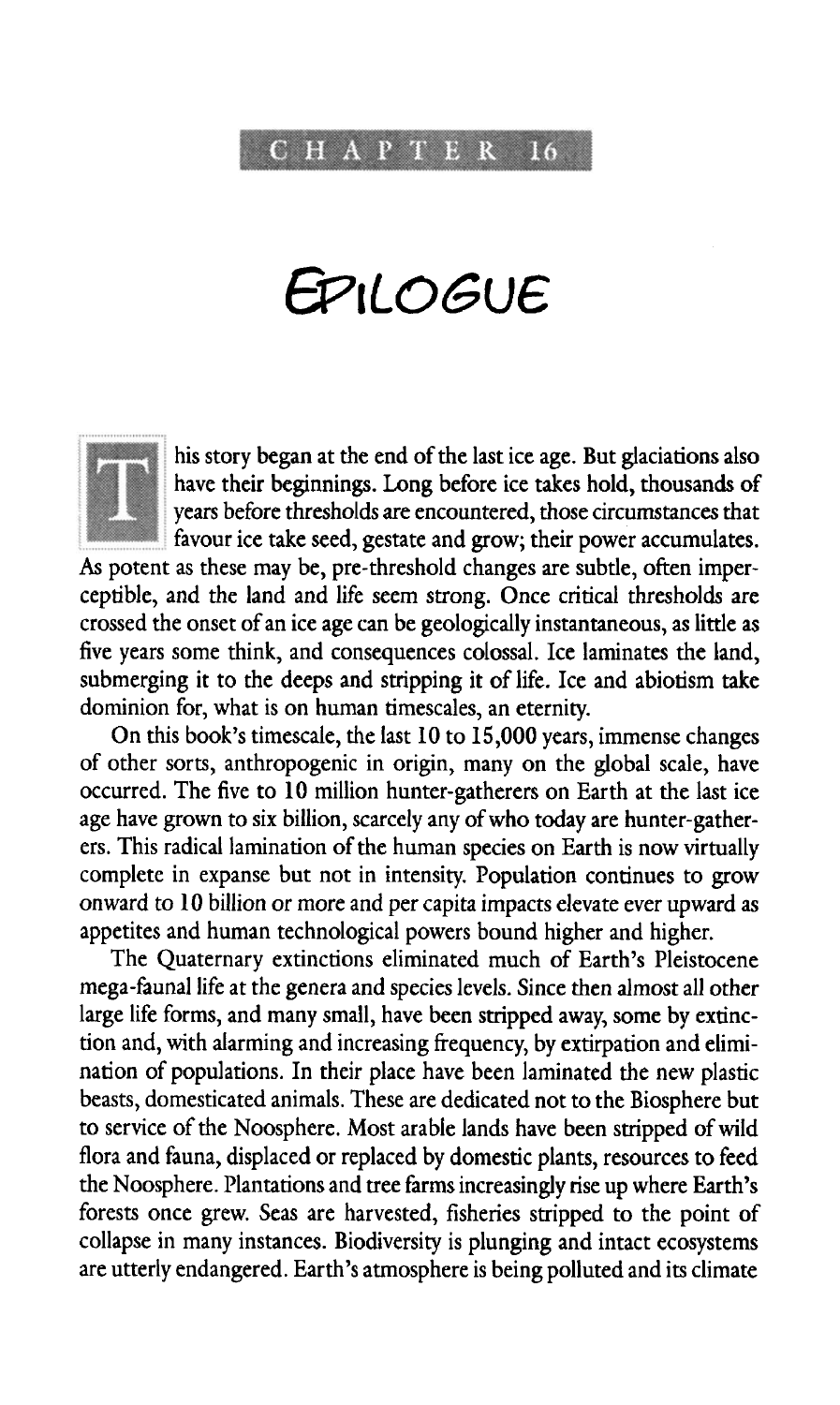*is* changing, loaded with the greenhouse gases and other chemicals produced in the last several centuries of industrialization. Each change changes others. The Biosphere is in full retreat, the Noosphere is in brazen, unconscious advance.

Today's ambition is to pick up the pace of global "development" as the Noosphere confidently goes down a never-before-trodden path with scarcely a thought for where it leads. The fresh new land, Alberta, has been developed and plundered in quick time, so fast and furiously that there has been barely opportunity to reflect on it. In just over one century so much has been stripped and laminated that Alberta is synthetic in many ways. Provincial leaders shrilly exhort all around to take and plunder more, faster. But where does this lead? What prospects are there for the future in a fabricated world in which most are motivated by the ravenous twins, production and consumption?

### 6ACK *TO* Na£44&OueS

About six years ago, just after writing the prologue, I moved away. Recently I returned to the old neighbourhood. The house looked content, congenial and happy to see me. Someone else lives in it and the cottonwood still stands. The ash that the girls and I planted on Father's Day some years back, grows, much larger now. The wild rose, the one lovingly dug with my father, our last real interaction before disease took his memory and then his life, is gone. Memories fade, places are lost, but the exotic ash thrives. Things look neat and clean.

The nice neighbours down the street and across the alley and that silly grain elevator birdhouse, pluck full of English sparrows, remain. It is a fine neighbourhood still. Over on the hill I wander and wonder, possibly looking for the bed of gentian, perhaps that swatch of prairie wool, maybe the bones of Holden Caulfield. There are improvements there too. A nature trail now winds up the hillside over the bed of gentian. Too bad about those gentian; no longer part of the Biosphere and all. When asked about them, a neighbour said he did not know them. Maybe it is easier not to know what was. Perhaps the problem is with remembering too much—one can only embrace so many neighbours, whether place, plant, animal, human, past, present or future?

But we risk much to forget the future. The Biosphere is shrinking and the Noosphere is growing in a dialectic that leads in never-before-experienced, never-charted directions. What will this old place be like next century? What of this old world? What new strips and laminates, what new dynamics? What synthesis? What resolution?

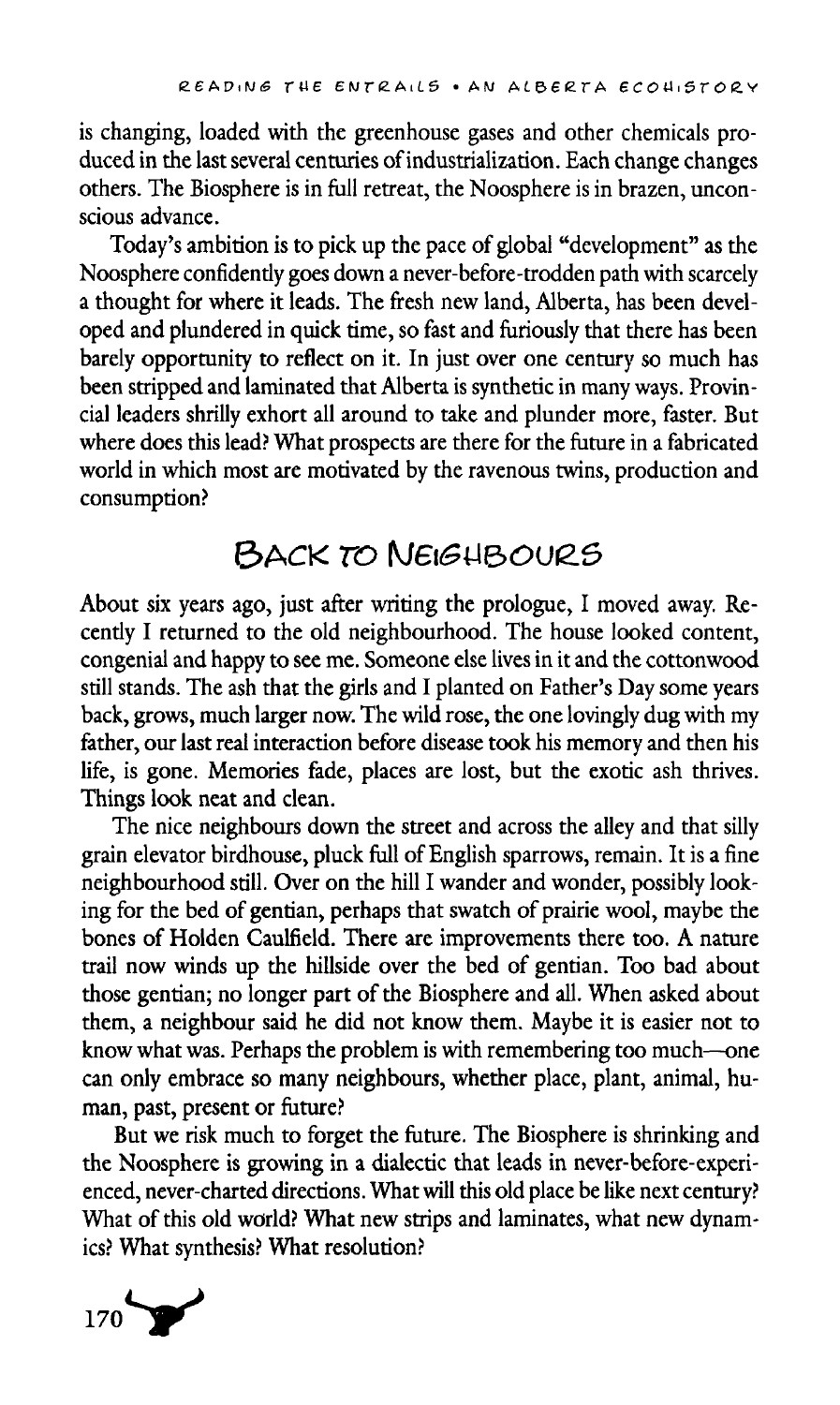And what of mental environments? Illusions rule. Our collective mind thinks that the Biosphere is not being stripped away, that it is still intact and dutifully working for us, helping fulfil our destiny. But this too is a laminate. Crafted over the growing Biospheric void are faux mnemonics of what once was. If these new illusions of what-once-was-but-no-longer-is are the navigation points guiding the Noosphere into the future and our aggregate appetite is the compass, we have passage on a voyage to a strange and dangerous unfoundland, a new *terra incognito* or possibly *terra nullius.* Without a polestar and with only our voracity for a pilot we cross risky thresholds on the way. Once there we may find that nothing inhabits this fabricated future-land other than, perhaps, willful monsters and a haunting echo of Margaret Atwood's words in *Speeches for Doctor Frankenstein:*

> Doctor, my shadow shivering on the table, you dangle on the leash of your own longing; your need grows teeth.

You sliced me loose

and said it was Creation. I could feel the knife. Now you would like to heal that chasm in your side, But I recede. I prowl.

I will not come when you call.<sup>1</sup>